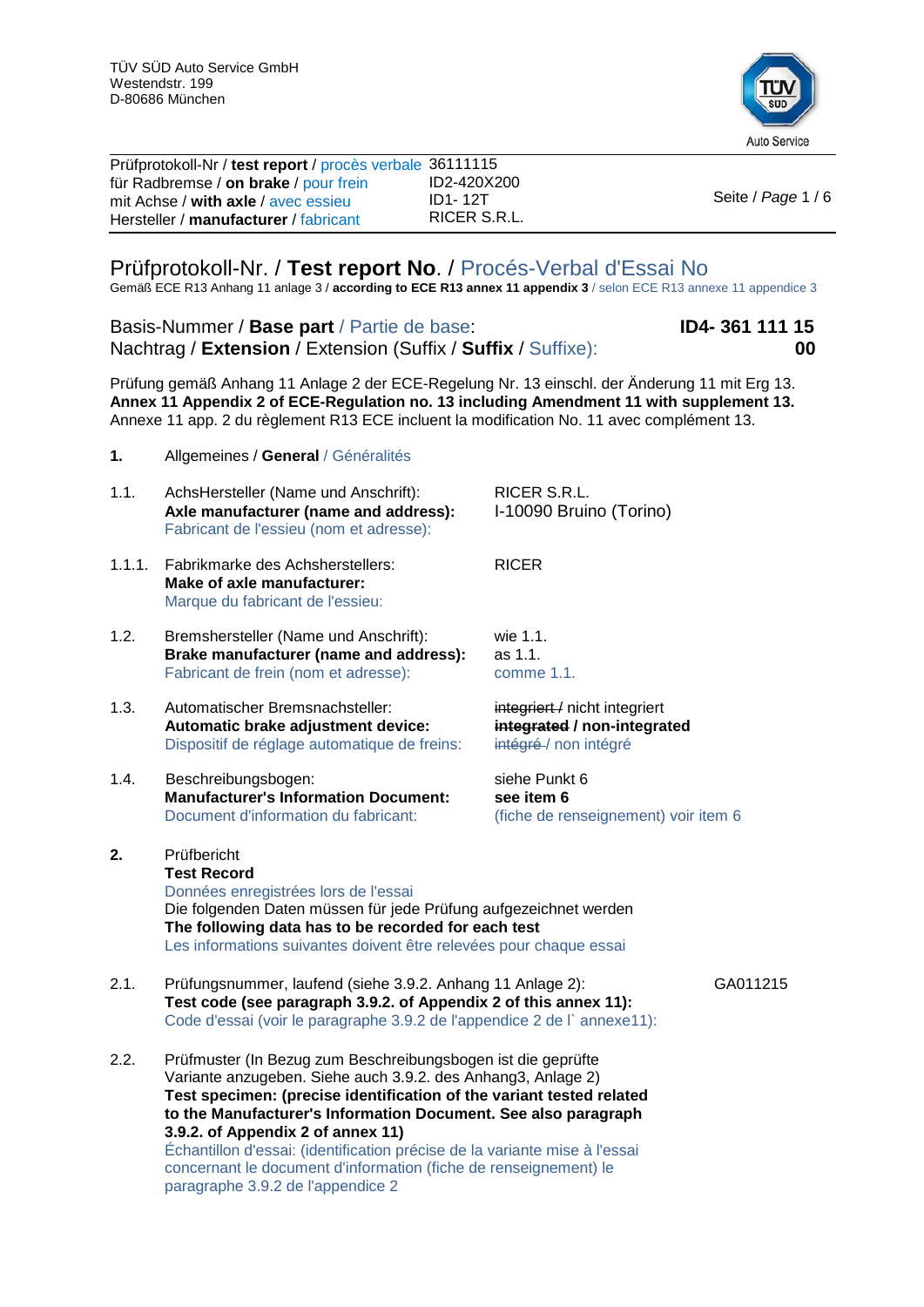

| Prüfprotokoll-Nr / test report / procès verbale 36111115<br>für Radbremse / on brake / pour frein<br>mit Achse / with axle / avec essieu<br>Hersteller / manufacturer / fabricant | ID2-420X200<br><b>ID1-12T</b><br>RICER S.R.L.                               | Seite / Page 2 / 6                         |
|-----------------------------------------------------------------------------------------------------------------------------------------------------------------------------------|-----------------------------------------------------------------------------|--------------------------------------------|
| 2.2.1. Achse / Axle / Essieu                                                                                                                                                      |                                                                             |                                            |
|                                                                                                                                                                                   | 2.2.1.1. Achs-indentifizierer / Axle identifier / Identificateur d'essieu:  | <b>ID1-12T</b>                             |
| 2.2.1.2. Identifizierung der geprüften Achse:<br>Identification of tested axle:<br>Identification de l'essieu soumis à l'essai:                                                   |                                                                             | 20NM12SN.3                                 |
| 2.2.1.3. geprüfte Achslast (Fe Identifizierer) (daN):<br>Test axle load (Fe identifier):<br>Charge sur l'essieu d'essai (identificateur Fe):                                      |                                                                             | ID3-12263                                  |
| 2.2.2.<br>Bremse / Brake / Frein                                                                                                                                                  |                                                                             |                                            |
|                                                                                                                                                                                   | 2.2.2.1. Brems-Identifizierer / Brake identifier / Identificateur de frein: | ID2-420X200                                |
| 2.2.2.2. Identifizierung der geprüften Bremse:<br>Identification of tested brake:<br>Identification du frein soumis à l'essai:                                                    |                                                                             | <b>VOF1138NA1</b>                          |
| 2.2.2.3. Maximaler Weg der Bremse (mm):<br>Maximum stroke capability of the brake (mm):<br>Course maximale du frein (mm) (only disc brakes) :                                     |                                                                             |                                            |
| 2.2.2.4. Effektive Bremshebelwellen-Länge:<br>Effective length of the cam shaft:<br>Longueur effective de l'axe de came (only drum brakes) :                                      |                                                                             | 580 mm                                     |
| 2.2.2.5. Werkstoffänderung gem. 3.8. (m) des Anhang 3 Anlage 2:                                                                                                                   |                                                                             | nicht zutreffend                           |
| of annex 3:                                                                                                                                                                       | Material variation as per paragraph 3.8 (m) of Appendix 2                   | not applicable                             |
| de l'appendice 2 de l` annexe 3:                                                                                                                                                  | Différences de matériau selon l'alinéa m du paragraphe 3.8                  | sans objet                                 |
| 2.2.2.6. Bremstrommel / Bremsscheibe<br>Brake drum / disc<br>Tambour de frein / disque de frein                                                                                   |                                                                             |                                            |
| 2.2.2.6.1. Gewicht der geprüften Scheibe / der Trommel (kg):<br>Actual test mass of disc-/ drum (kg):<br>Masse d'essai réelle du disque / du tambour (kg):                        |                                                                             | 53,4                                       |
| 2.2.2.6.7. Grund-Werkstoff / Base material / Matériau de base:                                                                                                                    |                                                                             | Grauguss / Grey Cast Iron /<br>fonte grise |
| 2.2.2.7. Bremsbelag / Brake lining or pad / Garniture                                                                                                                             |                                                                             |                                            |
| 2.2.2.7.1. Hersteller / Manufacturer / Fabricant:                                                                                                                                 |                                                                             | <b>ALLTECH SRL</b>                         |
| 2.2.2.7.2. Marke / Make / Marque:                                                                                                                                                 |                                                                             | I- Chieri (TO)<br><b>CAROFLEX</b>          |
| 2.2.2.7.3. Typ / Type / Type:                                                                                                                                                     |                                                                             | CX860                                      |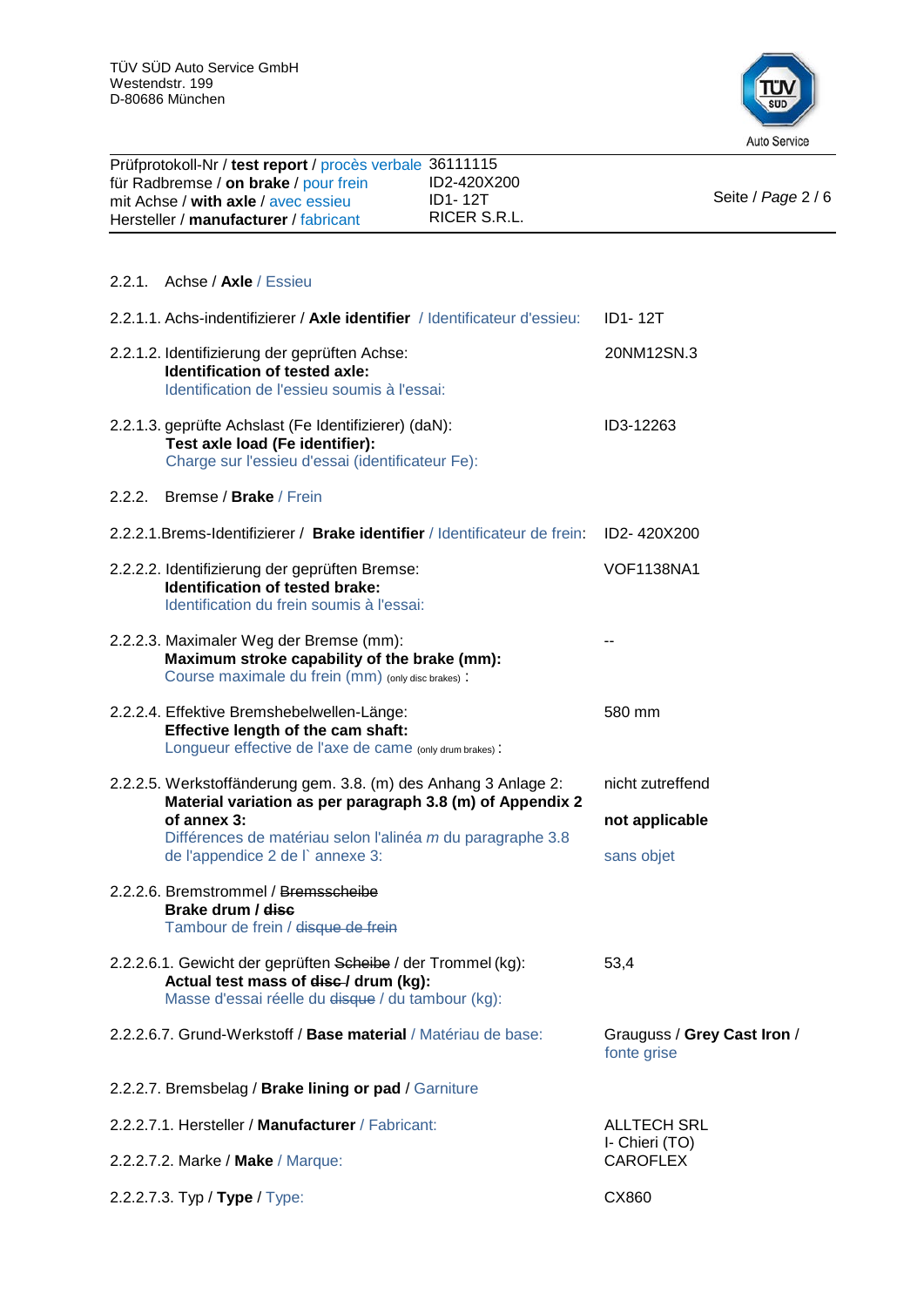Prüfprotokoll-Nr / **test report** / procès verbale 36111115



|        | für Radbremse / on brake / pour frein<br>mit Achse / with axle / avec essieu<br>Hersteller / manufacturer / fabricant                                                                                                                                                                                 | ID2-420X200<br><b>ID1-12T</b><br>RICER S.R.L. | Seite / Page 3 / 6                                    |
|--------|-------------------------------------------------------------------------------------------------------------------------------------------------------------------------------------------------------------------------------------------------------------------------------------------------------|-----------------------------------------------|-------------------------------------------------------|
|        |                                                                                                                                                                                                                                                                                                       |                                               |                                                       |
|        | 2.2.2.7.4. Art der Anbringung des Belags auf dem Träger / Trägerplatte: genietet<br>Method of attachment on the brake shoe / back plate:<br>Mode de fixation de la garniture sur la mâchoire / plaquette :                                                                                            |                                               | riveted<br>rivé                                       |
|        | 2.2.2.7.5. Dicke der Trägerplatte, Gewicht oder weitere Angaben<br>Thickness of back plate, weight of shoes, other describing see information document<br>information                                                                                                                                 |                                               | siehe Beschreibungsbogen /                            |
|        | Épaisseur de la plaquette, poids de la mâchoire ou autres<br>informations à caractère descriptif                                                                                                                                                                                                      |                                               | voir fiche de renseignement                           |
|        | 2.2.2.7.6. Grundmaterial des Belagträgers / der Trägerplatte:<br>Base material of brake shoe / back plate:<br>Matériau de base constituant la mâchoire/la plaquette:                                                                                                                                  |                                               | Stahl<br>steel<br>acier                               |
|        | 2.2.2.7.7. Kennzeichnung<br><b>Identification</b><br>Identification                                                                                                                                                                                                                                   |                                               | auf Belag<br>on friction material<br>sur la garniture |
| 2.2.2. | Automatischer Bremsnachsteller (nicht, wenn integriert)<br>Automatic brake adjustment device (not applicable in the<br>case of integrated automatic brake adjustment device)<br>Dispositif de réglage automatique de frein (sans objet dans le<br>Cas d'un dispositif de réglage automatique intégré) |                                               |                                                       |
|        | 2.2.2.1. Hersteller (Name und Anschrift):<br><b>Manufacturer (name and address):</b><br>Fabricant (nom et adresse):                                                                                                                                                                                   |                                               | ERREVI srl, I-Moncalieri (TO)                         |
|        | 2.2.2.2. Marke / Make / Marque:                                                                                                                                                                                                                                                                       |                                               | <b>ERREVI Moncalieri</b>                              |
|        | 2.2.2.3. Typ / Type / Type:                                                                                                                                                                                                                                                                           |                                               | 727611                                                |
|        | 2.2.2.4. Version / Version / Version :                                                                                                                                                                                                                                                                |                                               | 14073600223                                           |
| 2.2.3. | Räder (Größe siehe Bild 1A bzw. 1B des Beschreibungsbogens)<br>Wheel(s) (dimensions see Figures 1A and 1B of information doc)<br>Roue(s) (pour les dimensions, voir les figures 1A et 1B du fiche de<br>renseignement)                                                                                |                                               |                                                       |
|        | 2.2.3.1. Angenommener Referenzradius (Re) bei beladener Achse (Fe):<br>Assumed reference tyre rolling radius (Re) at test axle load (Fe):<br>Rayon de roulement de référence du pneumatique (Re) au niveau<br>de la charge sur l'essieu d'essai (Fe) pour calculer le masse ad inertie:               |                                               | 543 (mm)                                              |
|        | 2.2.3.1. Angaben zum montierten Rad während der Prüfung<br>Data of the fitted wheel during testing<br>Données sur la roue montée pour l'essai:                                                                                                                                                        |                                               |                                                       |
|        | Reifengröße / Tyre size / Dimensions du pneu:<br>Radgröße / Rim size / Dimensions de la jante:                                                                                                                                                                                                        |                                               | 445/65R22,5"<br>Xe= 287 (mm) De= 571 (mm)             |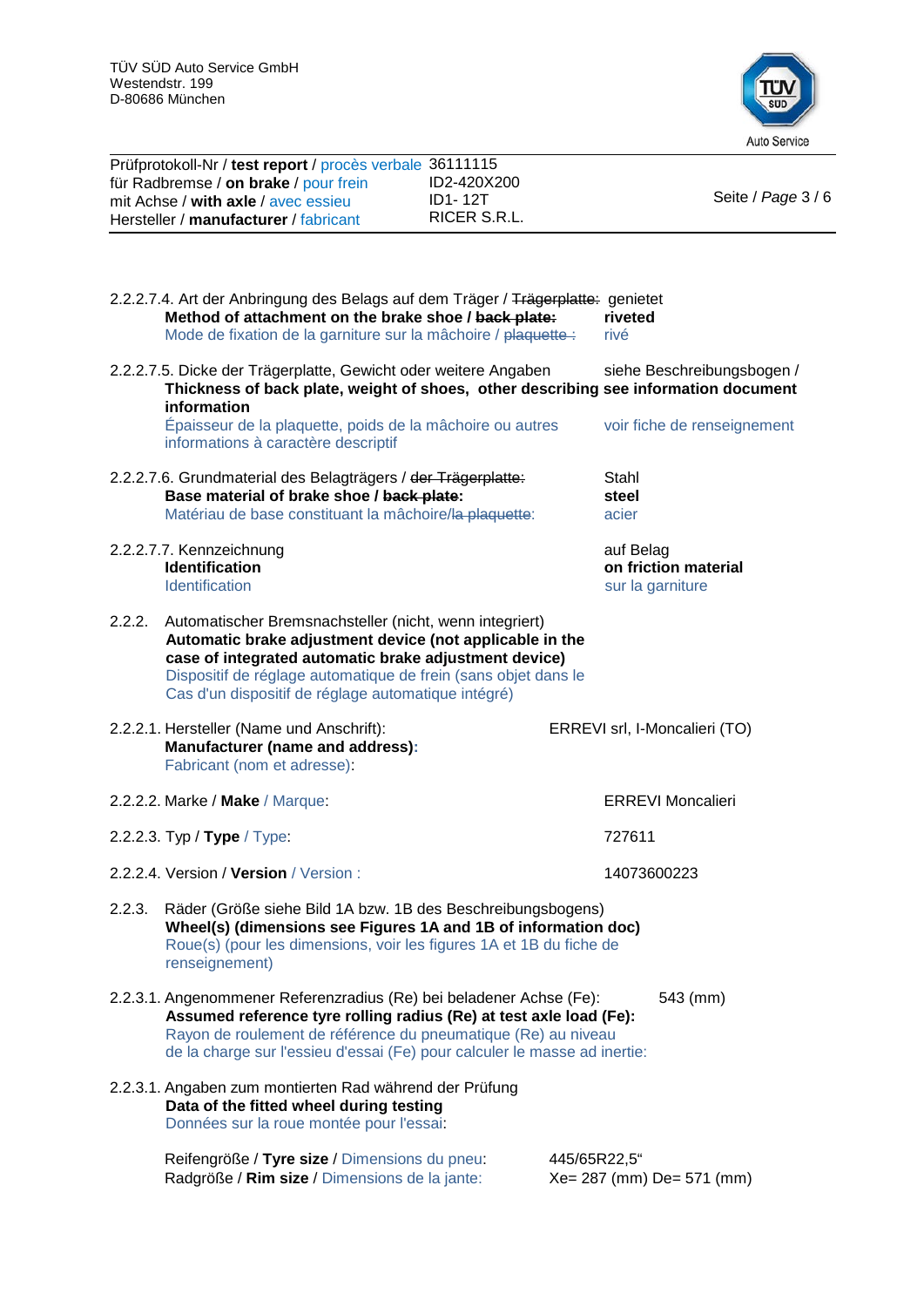

| Prüfprotokoll-Nr / test report / procès verbale 36111115<br>für Radbremse / on brake / pour frein<br>mit Achse / with axle / avec essieu<br>Hersteller / manufacturer / fabricant | ID2-420X200<br>ID1-12T<br>RICER S.R.L. | Seite / Page 4 / 6                               |
|-----------------------------------------------------------------------------------------------------------------------------------------------------------------------------------|----------------------------------------|--------------------------------------------------|
|                                                                                                                                                                                   |                                        | Ee= $16 \, \text{(mm)}$ Ge= $-18 \, \text{(mm)}$ |

2.2.4. Bremshebelänge / **Lever length** / Longueur du levier le (mm) : 150

2.2.5. Bremszylinder / **Brake actuator** / Récepteur de frein

| 2.2.5.1. Hersteller / Manufacturer / Fabricant: | <b>WABCO</b>      |
|-------------------------------------------------|-------------------|
| 2.2.6.2. Marke / Make / Marque:                 | <b>WABCO</b>      |
| 2.2.6.3. Typ / Type / Type:                     | C423008919<br>36" |
| Membranzylinder / diaphragm cyl. / diaphragme   | $(2306 - 791)$    |
|                                                 |                   |

- 2.2.6.4. Prüfungsnummer / **(Test) Identification number:** Numéro d'identification (d'essai): --
- 2.3. Aufzeichnung der Prüfergebnisse (unter Berücksichtigung des Rollwiderstandes, korrigiert) **Record of test results ( corrected to take account of rolling resistance, 0,01xPe)**  Resultats d `essai ( corrigés pour tenir compte de la résistance au rouleme)
- 2.3.1. Für Fahrzeuge der Klassen O<sub>2</sub> und O<sub>3</sub> / In the case of vehicles of categories O2 and O3 Véhicules des catégories O2 et O3

Nicht geprüft**, not tested,** non essaié

2.3.2. Für Fahrzeuge der Klasse O4 / **In the case of vehicles of categories O4** Véhicules des catégories O4 (Schwungmassenprüfstand / **inertial mass test bench** / essai àd inertie)

| Bremsprüfung Typ / test type / Type d'essai           |                | O        | Ш           |          |
|-------------------------------------------------------|----------------|----------|-------------|----------|
| Anhang 11, Anlage 2, Absatz                           |                | 3.5.1.2. | $3.5.3.1$ . | 3.5.3.2. |
| Annex 11 Appendix 2 point                             |                |          |             |          |
| Annexe 11 appendice 2 point                           |                |          |             |          |
| Prüfgeschwindigkeit / test speed                      | km/h           | $60 - 0$ | 60-30       | $60 - 0$ |
| Vitesse d'essai                                       |                |          |             |          |
| Druck im Bremszylinder                                | $p_e$ kPa      | 629      | 320         | 629      |
| <b>Brake actuator pressure</b>                        |                |          |             |          |
| Pression au récepteur                                 |                |          |             |          |
| Anzahl der Bremsungen / number of brakings            |                |          | 20          |          |
| Nombre des freinages                                  |                |          |             |          |
| Dauer eines Zyklus / time of each cycle               | s              |          | 60          |          |
| Durée du cycle de freinage                            |                |          |             |          |
| Ermittelte Bremskraft / Brake force developed         | $T_e$ N        | 67137    | 36140       | 62017    |
| Force de freinage développée                          |                |          |             |          |
| Abbremsung / Brake efficency / Efficacité de freinage | $T_e/P_e$      | 0,57     | 0,31        | 0,53     |
| Hub des Bremszylinders / Actuator stroke /            | $S_e$ mm       | 59       | $52 - 55$   | 66       |
| Course du récepteur                                   |                |          |             |          |
| Drehmoment am Bremshebel / Lever input torque         | $C_{\rm e}$ Nm | 2057     |             | 2057     |
| Couple appliqué au levier de frein                    | $C_{0e}$ Nm    | 50       |             | 50       |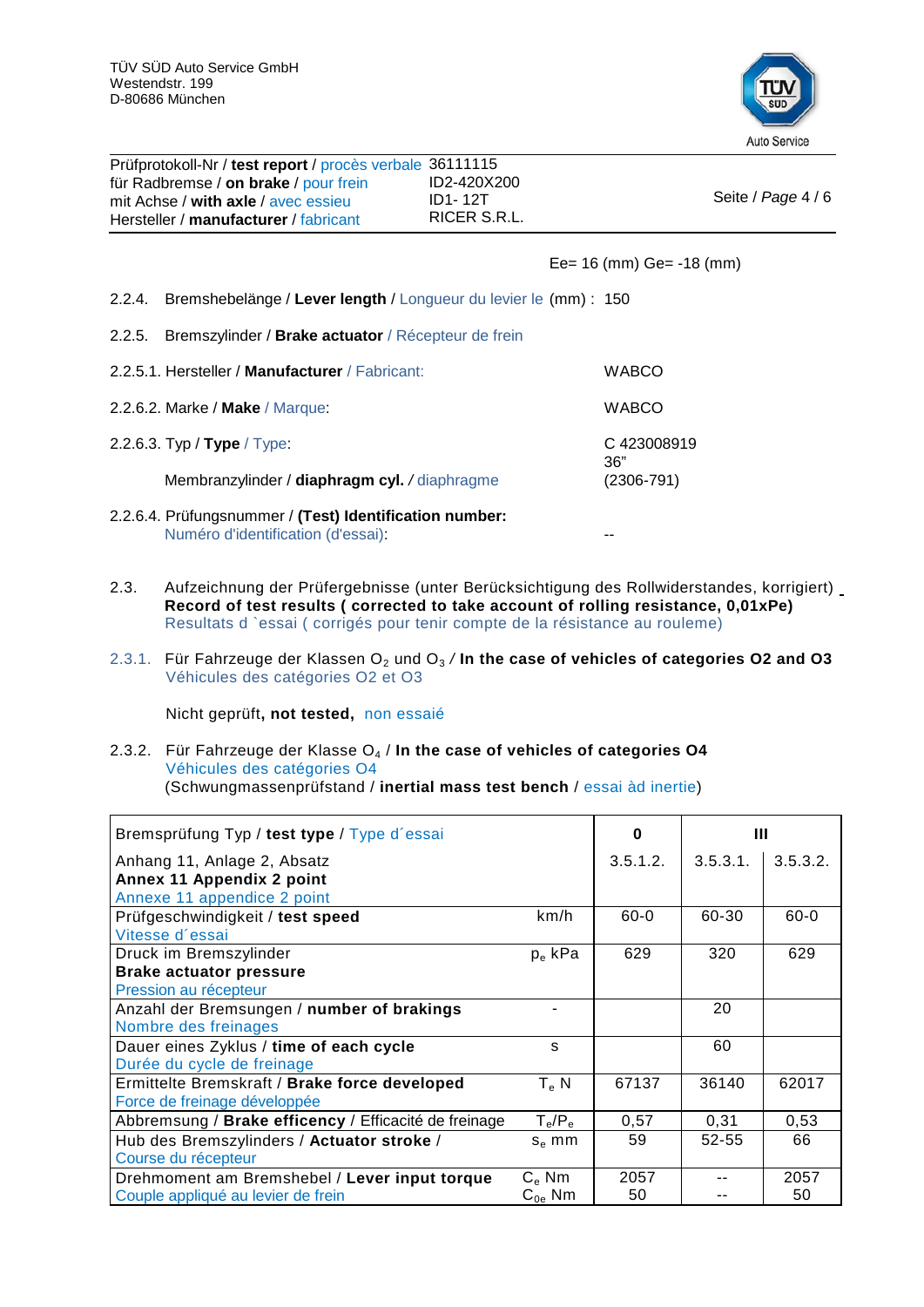

| Prüfprotokoll-Nr / test report / procès verbale 36111115<br>für Radbremse / on brake / pour frein | ID2-420X200             |                    |
|---------------------------------------------------------------------------------------------------|-------------------------|--------------------|
| mit Achse / with axle / avec essieu<br>Hersteller / manufacturer / fabricant                      | ID1-12T<br>RICER S.R.L. | Seite / Page 5 / 6 |

- 2.3.3 Dieser Absatz ist nur dann auszufüllen, wenn die Bremse dem Prüfverfahren definiert in §4 des Anhang 19 dieser Regelung unterzogen wurde, um den Bremskennwert zu verifizieren. **This item is to be completed only when the brake has been subject to the test procedure defined in paragraph 4. of Annex 19 to this Regulation to verify the cold performance characteristics of the brake by means of the brake factor (BF).** Cette rubrique ne doit être remplie que lorsqu'on a soumis le frein à la méthode d'essai définie au paragraphe 4 de l'annexe 19 du présent Règlement pour contrôler ses caractéristiques d'effi cacité à froid au moyen du facteur d'amplification du frein (BF).
- 2.3.3.1. Bremsenfaktor / brake factor / Facteur d'amplification du frein  $B_F = 9.0$ Siehe Beschreibungsbogen **see information document** voir fiche de renseignement
- 2.3.3.2. Vom Hersteller angegebenes Anlegemoment **/ Declared threshold torque:** Couple d'actionnement minimal utile déclaré C0,dec Nm: 50
- 2.3.4. Verhalten des automatischen Bremsnachstellers (soweit zutreffend ) **Performance of the automatic brake adjustment device (if applicable)** Fonctionnement du dispositif de réglage automatique (s`il y a lieu)
- 2.3.4.1. Freilauf entsprechend § 3.6.3. des Anhang 11, Anlage 2: Ja/Nein<br>Free running according to para. 3.6.3. of Annex 11, Appendix 2: ves / ne **Free running according to para. 3.6.3. of Annex 11, Appendix 2: yes / no**<br>Roulement libre selon les paragraphes 3.6.1. et 3.6.3. de l'app. 2 de l'annexe 11: Oui/ non Roulement libre selon les paragraphes 3.6.1. et 3.6.3. de l'app. 2 de l'annexe 11:
- 3. Verwendungsbereich / **Application range** / Domaine d'application Der Verwendungsbereich führt die Achs- / Bremsvarianten aus, welche durch dieses Prüfproto koll abgedeckt sind. Hierzu werden die Variablen den Test-Codes zugeordnet. **The application range specifies the axle/brake variants that are covered in this test report, by showing which variables are covered by the individual test codes.** Le domaine d'application spécifie les variantes d'essieu/de frein couvertes par le présent procèsverbal d'essai en précisant les variables auxquelles se rapportent les différents codes d'essai.

Siehe Beschreibungsbogen, **see information document,** voir fiche de renseignement

4. Diese Prüfung wurde in Übereinstimmung mit Anlage 2 des Anhang 11 und wo zutreffend § 4. des Anhangs 19 der ECE R 13 wie zuletzt geändert durch die 11 Serie der Änderungen einschließlich Ergänzung 2 durchgeführt und protokolliert. Nach Abschluss der in Anhang 11 Anlage 2 §3.6 definierten Prüfungen sind die Anforderungen der Regelung 13 §5.2.2.8.1. erfüllt.

**This test has been carried out and the result reported in accordance with appendix 2 to annex 11 and where appropriate paragraph 4. of annex 19 to ECE regulation 13 as last amended by the 11 series of amendments including supplement 2. At the end of the test defined in paragraph 3.6. of Annex 11, Appendix 2, the requirements of paragraph 5.2.2.8.1. of Regulation No. 13 were deemed to be fulfilled / not fulfilled.**

L'essai a été exécuté et ses résultats ont été consignés conformément à l'appendice 2 de l'annexe 11 et, s'il y a lieu, au paragraphe 4 de l'annexe 19 au Règlement no 13 tel qu'amendé le plus récemment par la série 11 d'amendements. À la fin de l'essai défini au paragraphe 3.6 de l'appendice 2 de l'annexe 11, il a été estimé que les conditions énoncées au paragraphe 5.2.2.8.1 du Règlement no 13 étaient remplies/n'étaient pas remplies 1/.only with separate automatic slack adjuster